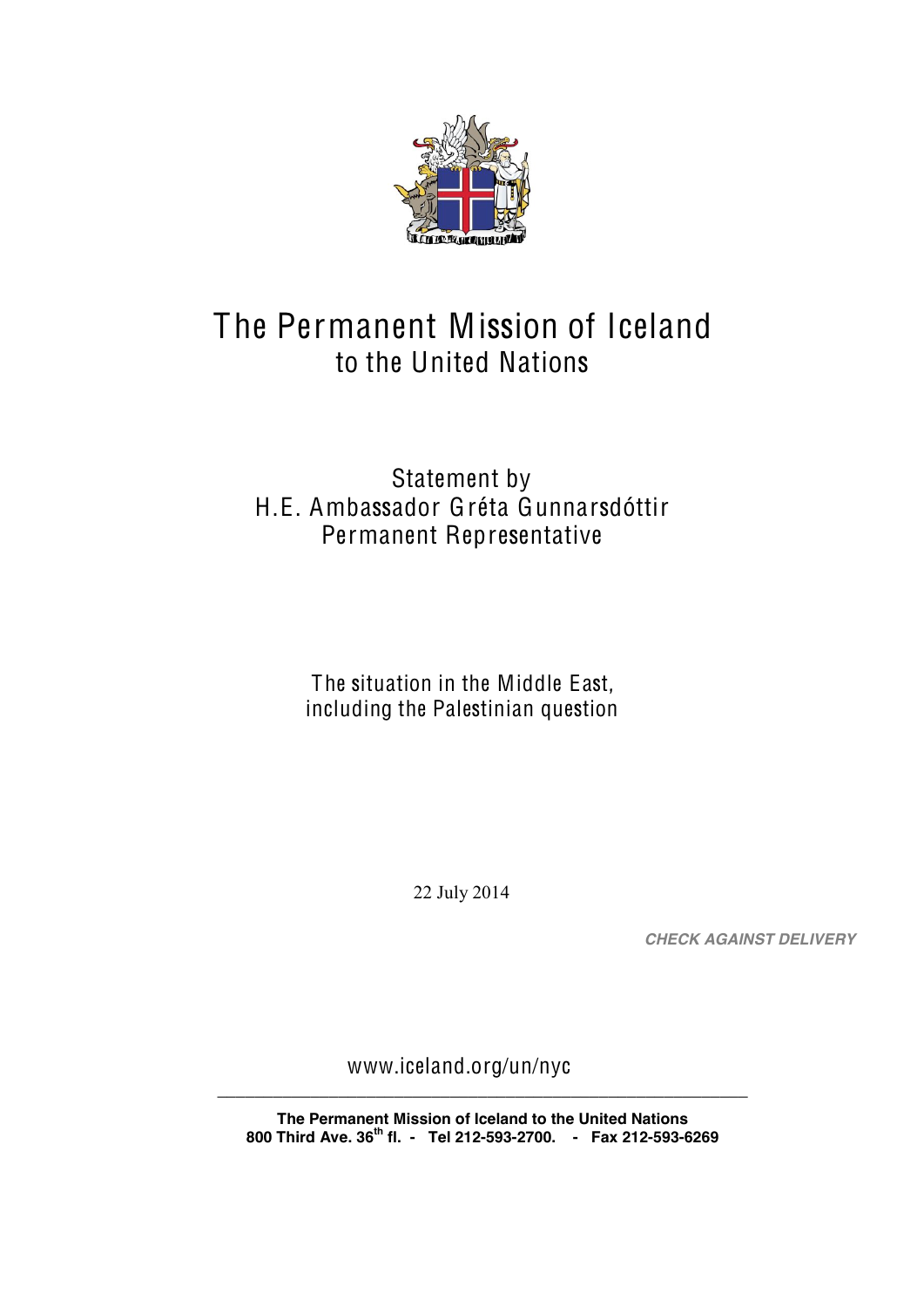Mr. President,

In the case of Syria, Iceland welcomes the adoption by the Security Council of resolution 2165 with the aim to ensure access of humanitarian assistance to people in need throughout Syria. We commend the non-permanent members, Australia, Jordan and Luxembourg, who relentlessy worked towards building a consensus around the resolution which was long overdue.

But humanitarian assistance can only give short term relief and much more needs to be done by the Security Council to seek a political solution to the conflict. The situation is already having significant consequences on regional peace and security, affecting the situation in neighbouring countries as well as the UN´s own peacekeeping mission on the Syrian Golan. The Council can not sit idle by.

In Syria we have also been witnessing flagrant violations of international humanitarian law and human rights law for over three years now, especially by the Syrian Government. We continue to condemn those violations and reiterate our call to the Security Council to refer the situation in Syria to the ICC.

Mr. President,

On the Israeli/Palestinian conflict I want to start by expressing Iceland´s condemnation of the violations of international humanitarian law by both sides in the conflict. We condemn the indiscriminate rocket attacks from Hamas and other militant organizations in Gaza against civilian targets in Israel terrorizing the civilian population and which have so far resulted in 2 civilian deaths - We also condemn the use of force by the IDF which has resulted in more than 600 deaths in Gaza, the vast majority of them civilians, and the injury of more than 3500 people as well as immense destruction of homes and other civilian infrastructure. The IDF's air and ground assault raises concerns about respect for the principle of distinction, proportionality and precaution in attacks under international humanitarian law.

Mr. President,

While the current situation in Gaza is beyond tragic I am not going to dwell on it. Because the core problem is not what is happening today. The core problem is the occupation.